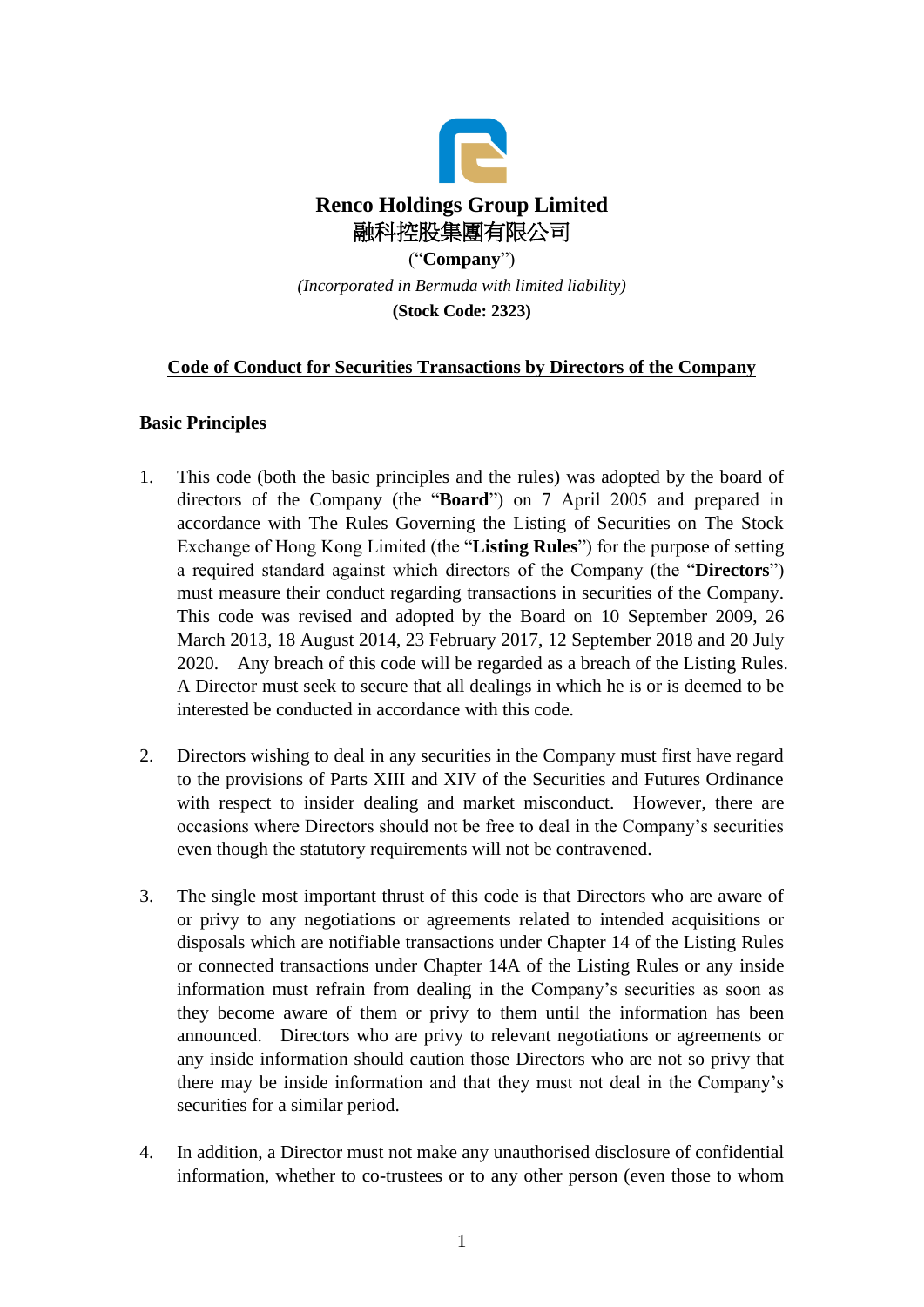be owes a fiduciary duty) or make any use of such information for the advantage of himself or others.

# **Interpretation**

- 5. For the purpose of this code:
	- (a) "dealing" includes, subject to paragraph (d) below, any acquisition, disposal or transfer of, or offer to acquire, dispose of or transfer, or creation of pledge, charge or any other security interest in, any securities of the Company or any entity whose assets solely or substantially comprise securities of the Company, and the grant, acceptance, acquisition, disposal, transfer, exercise or discharge of any option (whether call, put or both) or other right or obligation, present or future, conditional or unconditional, to acquire, dispose of or transfer securities, or any interest in securities, of the Company or any such entity, in each case whether or not for consideration and any agreements to do any of the foregoing, and "deal" shall be construed accordingly;
	- (b) "beneficiary" includes any discretionary object of a discretionary trust (where the Director is aware of the arrangement) and any beneficiary of a non-discretionary trust;
	- (c) "securities" means listed securities and any unlisted securities that are convertible or exchangeable into listed securities and structured products (including derivative warrants), such as those described in Chapter 15A of the Listing Rules, issued in respect of the listed securities of the Company;
	- (d) notwithstanding the definition of "dealing" in paragraph (a) above, the following dealings are not subject to the provisions of this code:
		- (i) taking up of entitlements under a rights issue, bonus issue, capitalisation issue or other offer made by the Company to holders of its securities (including an offer of shares in lieu of a cash dividend) but, for the avoidance of doubt, applying for excess shares in a rights issue or applying for shares in excess of an assured allotment in an open offer is a "dealing";
		- (ii) allowing entitlements to lapse under a rights issue or other offer made by the Company to holders of its securities (including an offer of shares in lieu of a cash dividend);
		- (iii) undertakings to accept, or the acceptance of, a general offer for shares in the Company made to shareholders other than those that are concert parties (as defined under the Code on Takeovers and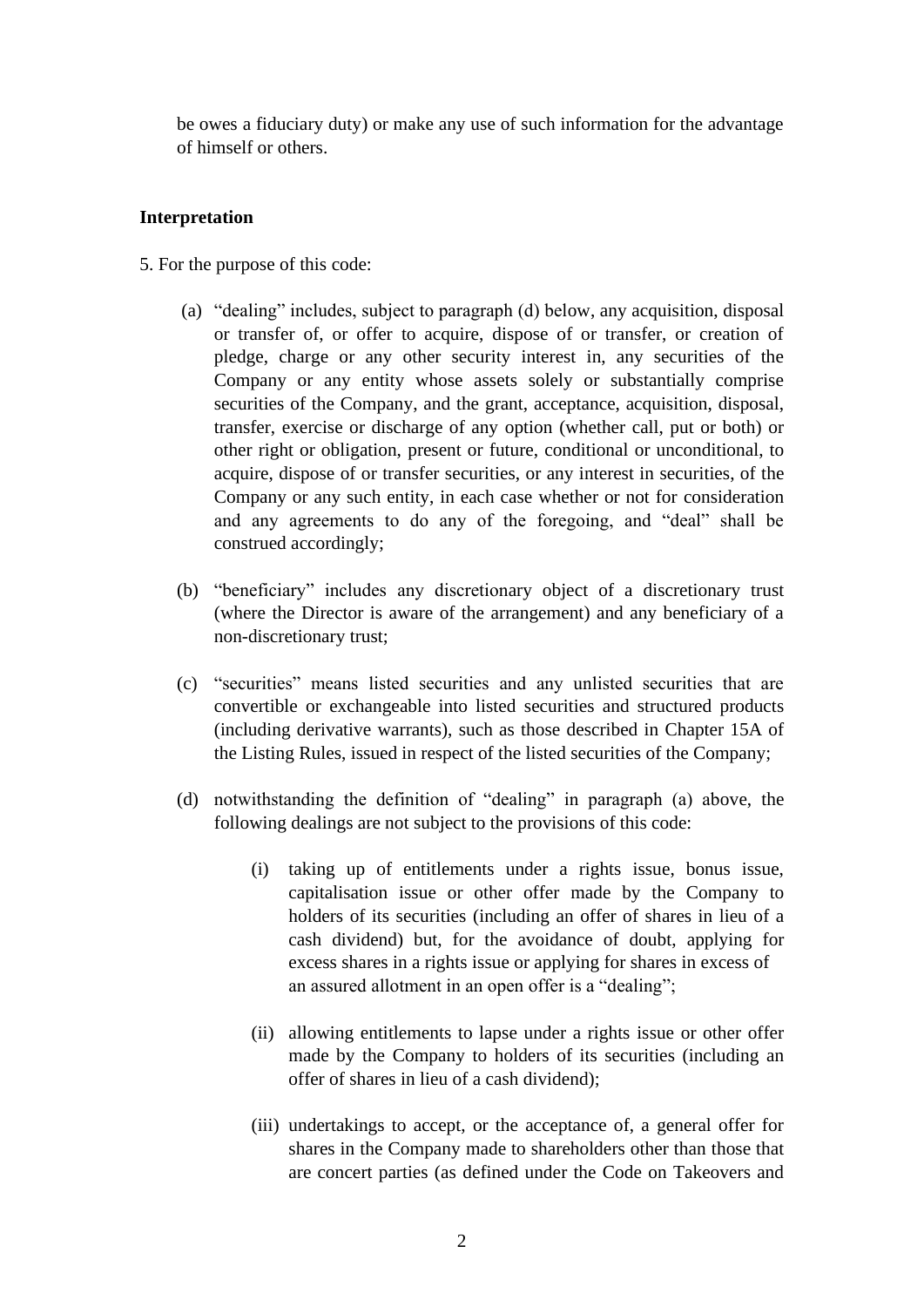Mergers) of the offeror;

- (iv) exercise of share options or warrants or acceptance of an offer for shares pursuant to an agreement entered into with the Company before a period during which dealing is prohibited under this code at the pre-determined exercise price, being a fixed monetary amount determined at the time of grant of the share option or warrant or acceptance of an offer for shares;
- (v) an acquisition of qualification shares where, under the Company's constitutional documents, the final date for acquiring such shares falls within a period when dealing is prohibited under this code and such shares cannot be acquired at another time;
- (vi) dealing where the beneficial interest or interests in the relevant security of the Company do not change;
- (vii) dealing where a shareholder places out his existing shares in a "top-up" placing where the number of new shares subscribed by him pursuant to an irrevocable, binding obligation equals the number of existing shares placed out and the subscription price (after expenses) is the same as the price at which the existing shares were placed out; and
- (viii) dealing where the beneficial ownership is transferred from another party by operation of law.
- 6. For the purpose of this code, the grant to a Director of an option to subscribe or purchase the Company's securities shall be regarded as a dealing by him, if the price at which such option may be exercised is fixed at the time of such grant. If, however, an option is granted to a Director on terms whereby the price at which such option may be exercised is to be fixed at the time of exercise, the dealing is to be regarded as taking place at the time of exercise.

# **RULES**

#### **A. Absolute prohibitions**

- 1. A Director must not deal in any of the securities of the Company at any time when he possesses inside information in relation to those securities, or where clearance to deal is not otherwise conferred upon him under rule B.8 of this code.
- 2. A Director must not deal in the securities of the Company when by virtue of his position as a director of another listed issuer, he possesses inside information in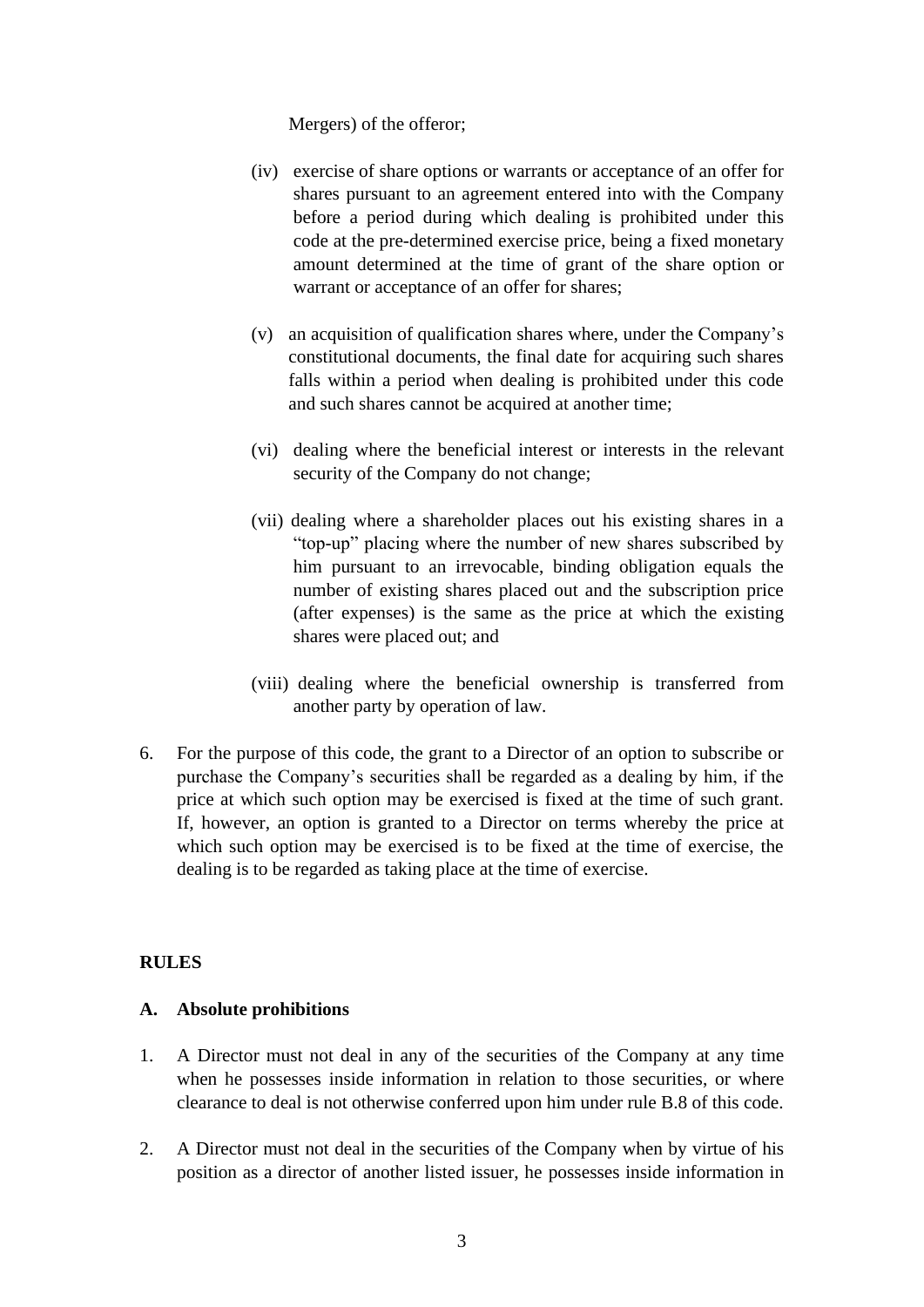relation to those securities.

- 3. (a) A Director must not deal in any securities of the Company on any day on which its financial results announcement are published (whether or not required under the Listing Rules) and:
	- (i) during the period of 60 days immediately preceding the publication date of the annual results or, if shorter, the period from the end of the relevant financial year up to the publication date of the results; and
	- (ii) during the period of 30 days immediately preceding the publication date of the quarterly results (if any) and half-year results or, if shorter, the period from the end of the relevant quarterly or half-year period up to the publication date of the results,

unless the circumstances are exceptional, for example, where a pressing financial commitment has to be met as described in section C below. In any event, the Director must comply with the procedure in rules B.8 and B.9 of this code.

- (b) The Company must notify the Exchange in advance of the commencement of each period during which Directors are not allowed to deal under rule A.3(a).
	- *Note: Directors should note that the period during which they are not allowed to deal under rule A.3 will cover any period of delay in the publication of a results announcement.*
- 4. Where a Director is a sole trustee, the provisions of this code will apply to all dealings of the trust as if he were dealing on his own account (unless the Director is a bare trustee and neither he nor any of his close associates is a beneficiary of the trust, in which case the provisions of this code will not apply).
- 5. Where a Director deals in the securities of the Company in his capacity as a co-trustee and he has not participated in or influenced the decision to deal in the securities and is not, and none of his close associates is, a beneficiary of the trust, dealings by the trust will not be regarded as his dealings.
- 6. The restrictions on dealings by a Director contained in this code will be regarded as equally applicable to any dealings by the Director's spouse or by or on behalf of any minor child (natural or adopted) and any other dealings in which for the purposes of Part XV of the Securities and Futures Ordinance he is or is to be treated as interested. It is the duty of the Director, therefore, to seek to avoid any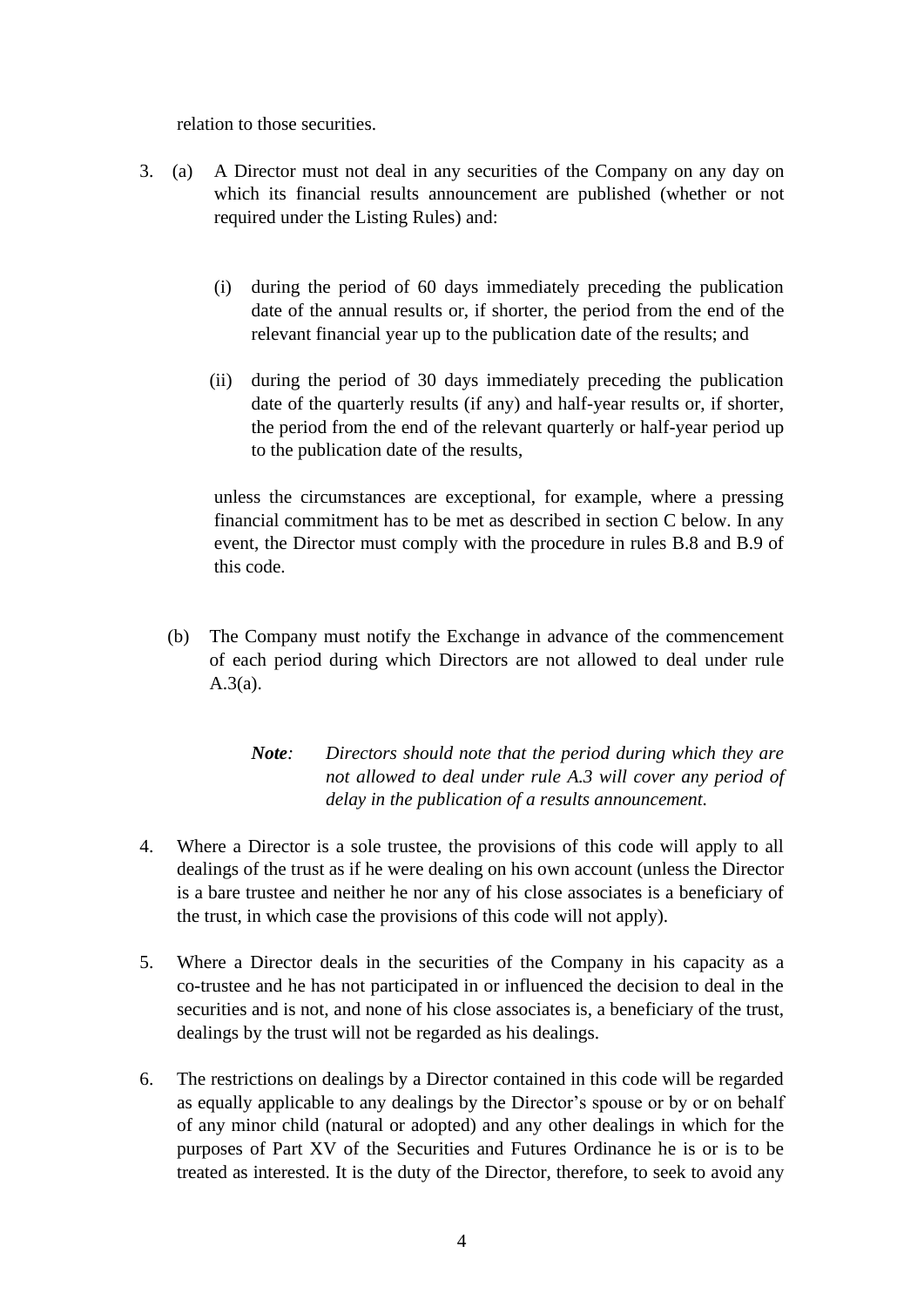such dealing at a time when he himself is not free to deal.

7. When a Director places investment funds comprising securities of the Company under professional management, discretionary or otherwise, the managers must nonetheless be made subject to the same restrictions and procedures as the Director himself in respect of any proposed dealings in the Company's securities.

# **B. Notification**

- 8. A Director must not deal in any securities of the Company without first notifying in writing the chairman of the board or a Director (otherwise than himself) designated by the board for the specific purpose, and receiving a dated written acknowledgement. In his own case, the chairman must first notify the board at a board meeting, or alternatively notify a Director (otherwise than himself) designated by the board for the purpose and receive a dated written acknowledgement before any dealing. The designated Director must not deal in any securities of the Company without first notifying the chairman and receiving a dated written acknowledgement. In each case,
	- (a) a response to a request for clearance to deal must be given to the relevant Director within five business days of the request being made; and
	- (b) the clearance to deal in accordance with (a) above must be valid for no longer than five business days of clearance being received.
	- *Note: For the avoidance of doubt, the restriction under A.1 of this code applies if inside information develops following the grant of clearance.*
- 9. The procedure established within the Company must, as a minimum, provide for there to be a written record maintained by the Company that the appropriate notification was given and acknowledged pursuant to rule B.8 of this code, and for the Director concerned to have received written confirmation to that effect.
- 10. Any Director who acts as trustee of a trust must ensure that his co-trustees are aware of the identity of any Company of which he is a Director so as to enable them to anticipate possible difficulties. A Director having funds under management must likewise advise the investment manager.
- 11. Any Director who is a beneficiary, but not a trustee, of a trust which deals in securities of the Company must endeavour to ensure that the trustees notify him after they have dealt in such securities on behalf of the trust, in order that he in turn may notify the Company. For this purpose, he must ensure that the trustees are aware of the Company of which he is a Director.
- 12. The register maintained in accordance with Section 352 of the Securities and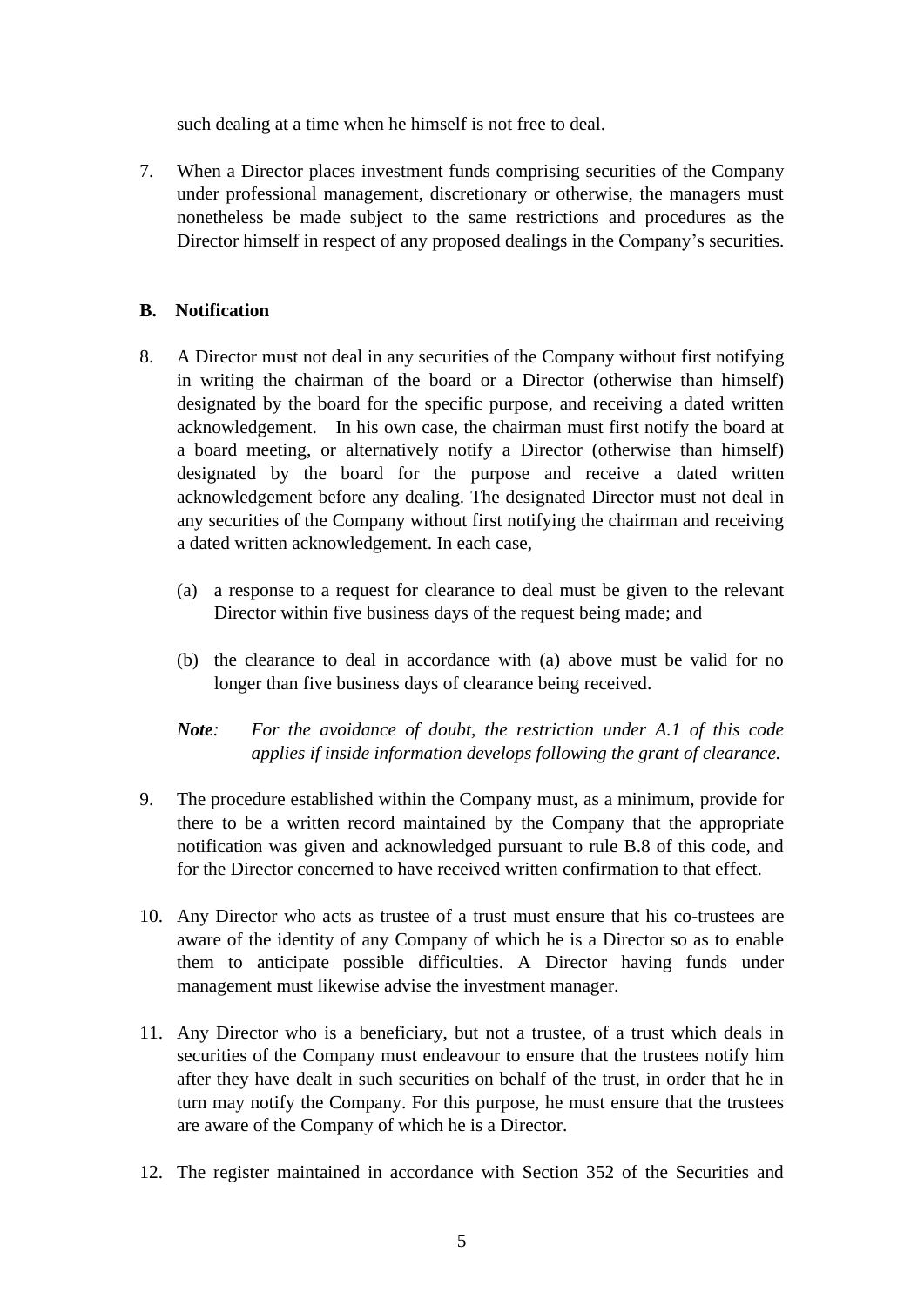Futures Ordinance should be made available for inspection at every meeting of the board.

13. Directors must as a board and individually endeavour to ensure that any employee of the Company or director or employee of a subsidiary company who, because of his office or employment in the Company or a subsidiary, is likely to possess inside information in relation to the securities of the Company does not deal in those securities when he would be prohibited from dealing by this code if he were a Director.

# **C. Exceptional circumstances**

14. If a Director proposes to sell or otherwise dispose of securities of the Company under exceptional circumstances where the sale or disposal is otherwise prohibited under this code, the Director must, in addition to complying with the other provisions of this code, comply with the provisions of rule B.8 of this code regarding prior written notice and acknowledgement. The Director must satisfy the chairman or the designated Director that the circumstances are exceptional and the proposed sale or disposal is the only reasonable course of action available to the Director before the Director can sell or dispose of the securities. The Company shall give written notice of such sale or disposal to the Stock Exchange as soon as practicable stating why it considered the circumstances to be exceptional. The Company shall publish an announcement in the newspapers immediately after any such sale or disposal and state that the chairman or the designated Director is satisfied that there were exceptional circumstances for such sale or disposal of securities by the Director. An example of the type of circumstances which may be considered exceptional for such purposes would be a pressing financial commitment on the part of the Director that cannot otherwise be satisfied.

# **D. Disclosure**

- 15. In relation to securities transactions by Directors, the Company shall disclose in its interim reports (and summary interim reports, if any) and the Corporate Governance Report contained in its annual reports (and summary financial reports, if any):
	- (a) whether the Company has adopted a code of conduct regarding securities transactions by Directors on terms no less exacting than the required standard set out in the "Model Code for Securities Transactions by Directors of Listed Issuers" as laid down in Appendix 10 of the Listing Rules ("**Model Code**");
	- (b) having made specific enquiry of all Directors, whether the Directors have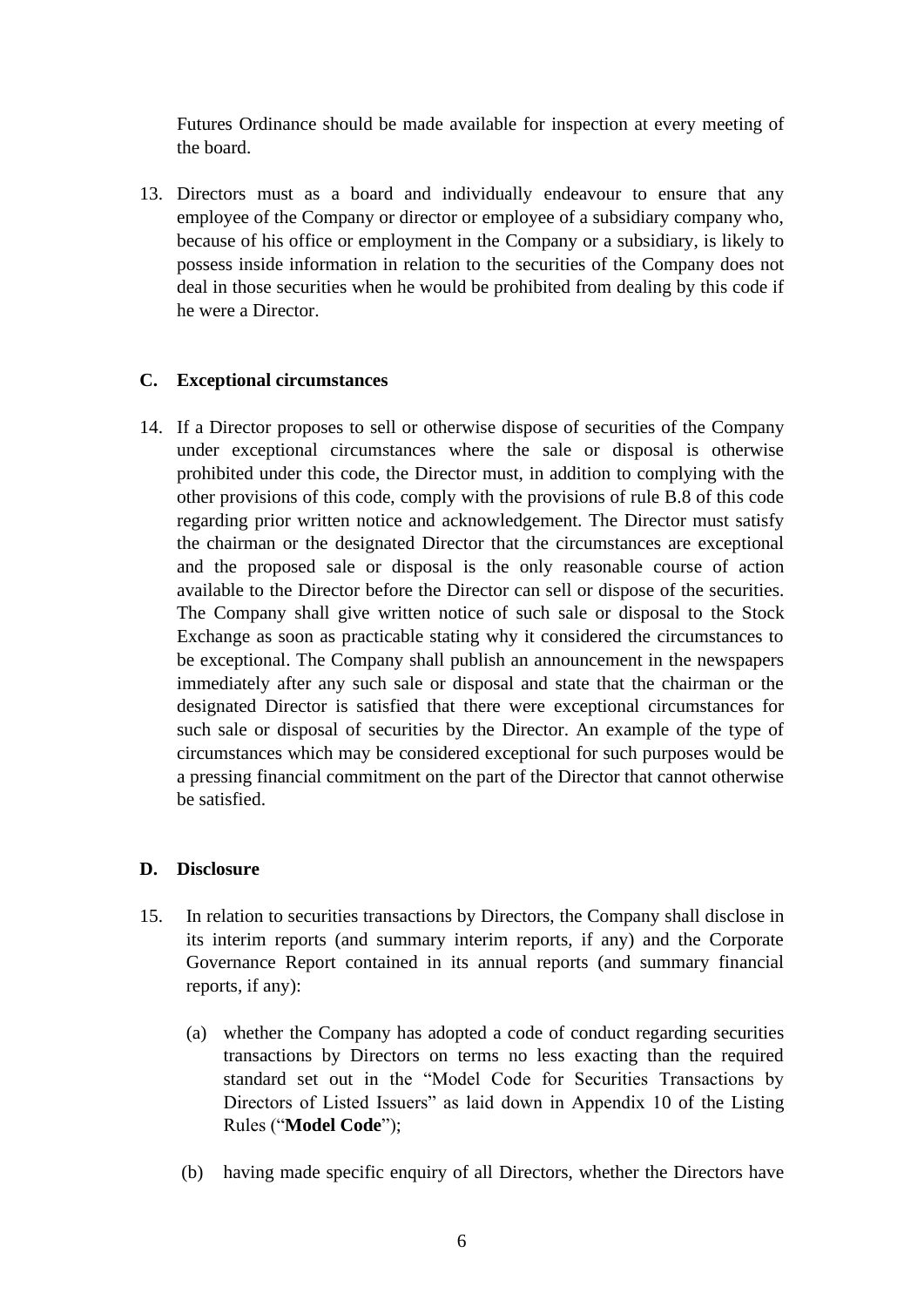complied with, or whether there has been any non-compliance with, the required standard set out in the Model Code and this code; and

(c) in the event of any non-compliance with the required standard set out in the Model Code, details of such non-compliance and an explanation of the remedial steps taken by the Company to address such non-compliance.